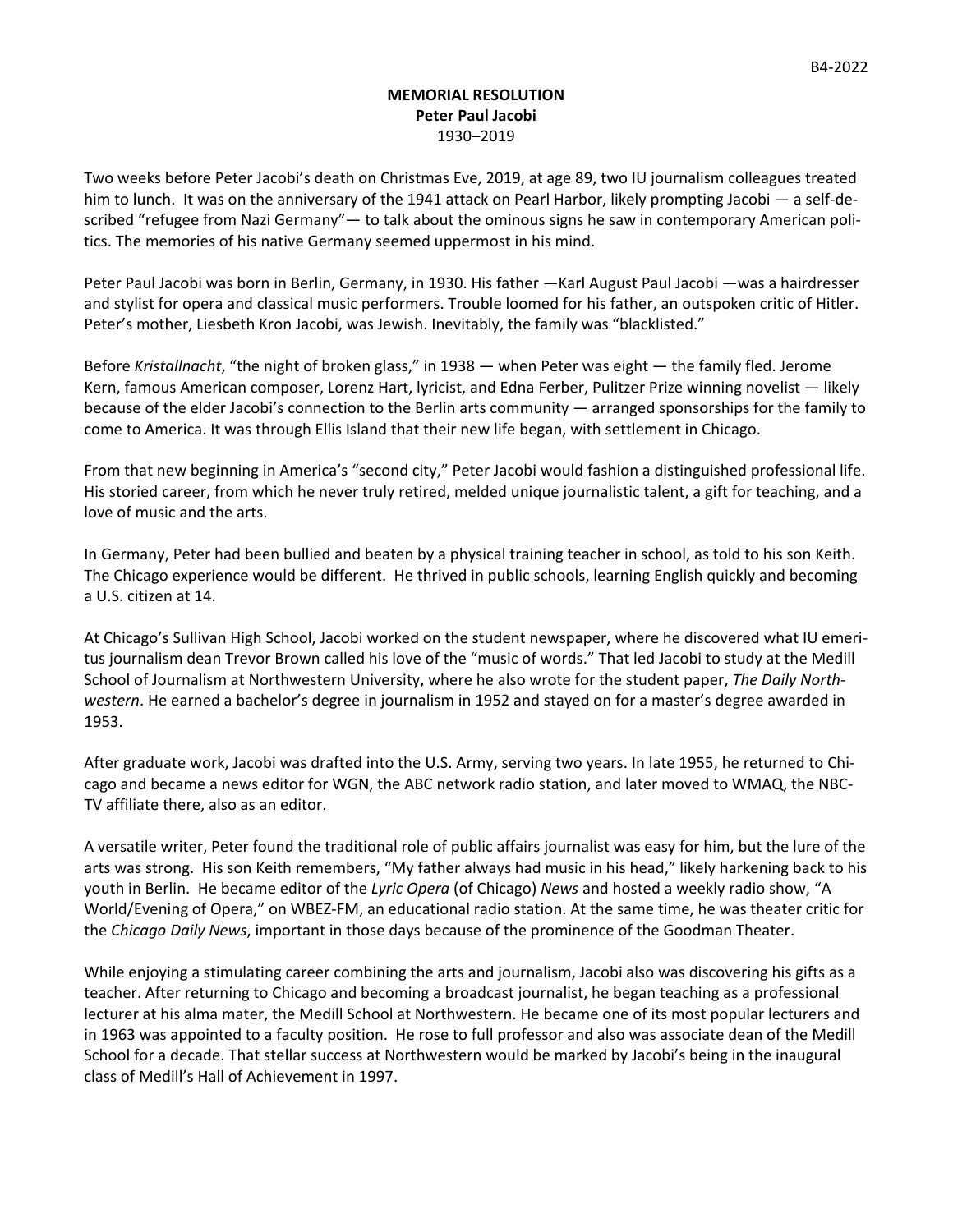Jacobi was widely known as a teacher of journalistic writing as "creative nonfiction." He thought the notions of "style" and the writer's "voice" were applicable to all of journalism. And he rose to national prominence when he became vice president for instruction in 1981 at Jack Hilton Inc., a large New York City communication consultancy. There he taught workshops in multi-media writing throughout the country and consulted with a variety of clients — including state governors and other political and business leaders — on how to present themselves in media.

It was at Indiana University, however, that Jacobi's immense love of music and the arts would be fully harnessed to his extraordinary gifts as a teacher of journalistic writing for all media. Joining IU's School of Journalism as full professor in 1985 —at a time when the program was recognized as one of the most innovative in the country — Jacobi knew the world-class IU School of Music would be the creative engine for the final chapter of his journalistic and teaching life. He was truly "home."

At IU journalism, Jacobi created courses on reporting the arts and burnished his longstanding reputation as a great teacher. He was a "star" on the faculty of the Gannett Foundation-supported national workshop for beginning journalism teachers held each summer at IU Bloomington. And, of course, he plunged enthusiastically into the thriving music and arts culture of the IU campus, Bloomington and the state. He was appointed to the Indiana Arts Commission and later became its chair.

Jacobi began writing for Bloomington's *The Herald-Times* during his first semester at IU, with then-editor Bob Zaltsberg celebrating the newspaper's good fortune at having a classical music reviewer "of Peter's quality and drive." Over the years, he wrote hundreds of reviews of campus and community musical performances. And for many regular attenders of those events, seeing Jacobi seated in his favorite locations at the Musical Arts Center, Auer Hall or Ford-Crawford Hall meant the concert could commence. For those close enough to catch a glimpse, watching Peter make cryptic notes on the event programs —no reporter's notebook for him — was a ritual. Those program notes and his enormous powers of concentration always produced enriching insights for the thousands of readers of his reviews. Janis Starcs, MaryAlice Cox and Trevor Brown were some of them.

Starcs, longtime proprietor of Bloomington's Caveat Emptor bookshop and Jacobi's friend, often sat next to him at events. He wrote that Peter's reviews "...were tactful and generous, especially of the many student performers...." Cox, Friends of Music board president who also sat near Jacobi at performances, wrote, "His columns were always informative and he was a tireless supporter of students." Brown, emeritus IU journalism dean, said Jacobi's "... sensitivity to his role in preparing student journalists and musicians for public performance distinguished" both his teaching and criticism. Brown added, "He held these apprentices to the highest professional standards with a gentle, inspiring touch."

Jacobi's published reviews and large presence in the music and arts life of the university made him a one-person institution. The Society of the Friends of Music of the IU Jacobs School recently established the Peter Jacobi Scholarship for music students, honoring Jacobi's "exceptional character and lifelong passion for the arts...[and his] masterful ability to inform and inspire audiences through his columns."

He officially retired from IU in 1999. The retirement celebration that summer was at Woodburn House, the perfect place to honor Jacobi. The extraordinary IU President Herman B Wells — whom Peter greatly admired had lived there. And in the 1940s, Wells entertained the cast of the Metropolitan Opera at Woodburn House when they came to perform *Aida* in the IU Auditorium. For Jacobi — and for the many IU music and journalism faculty, friends and family honoring him—it was almost as if the voices of Wells and the Met performers still lingered.

For sure, Jacobi would linger at IU. He continued to write reviews and columns for 20 years and taught arts reporting classes for another decade and a half. In 2009 he taught a graduate class in which Jenny Porter Tilley